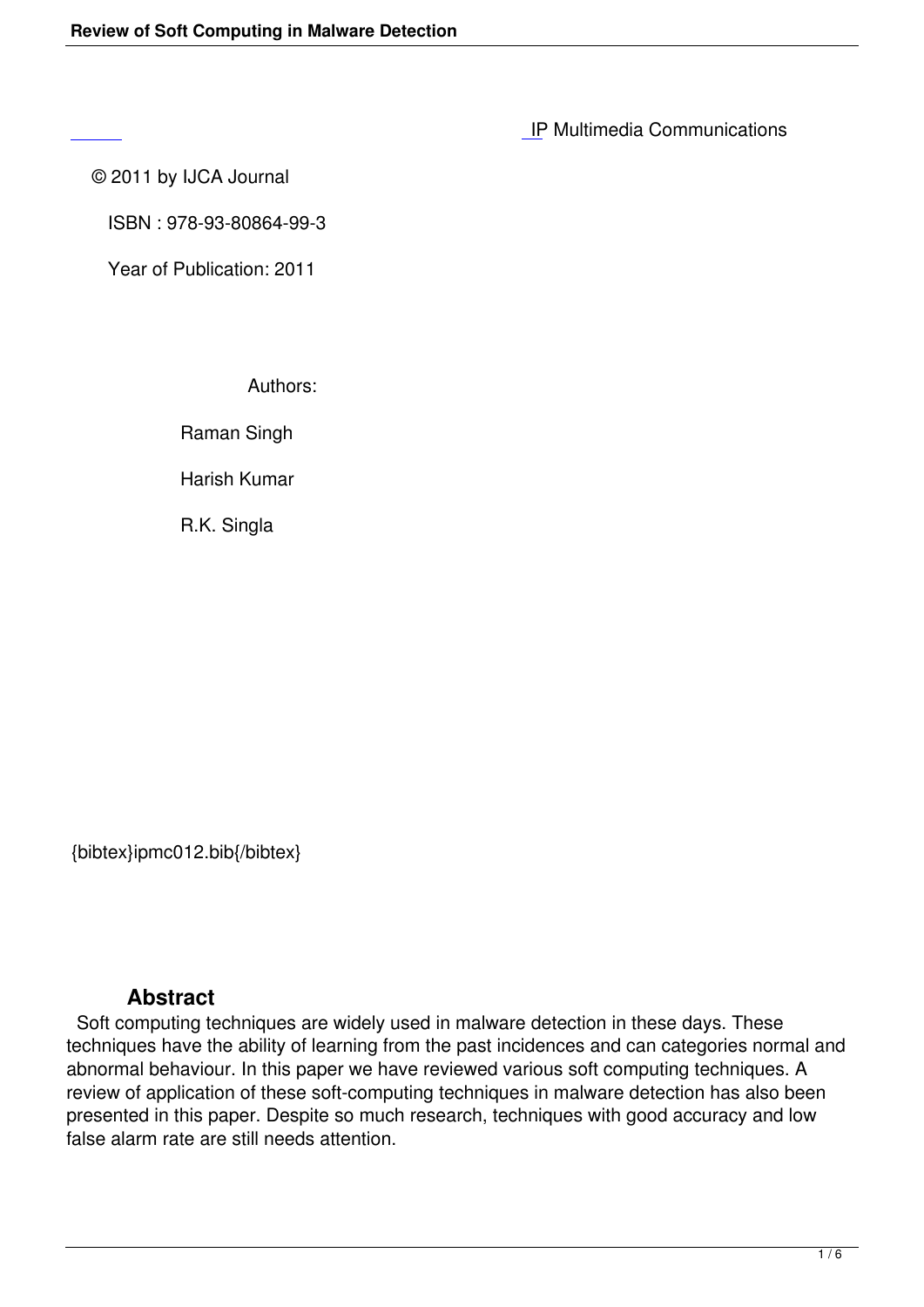## **Reference**

 1. Won Kim n, Ok-RanJeong, Chulyun Kim and Jungmin So, "The dark side of the Internet : Attacks, costs and responses", Elsevier's Journal of Information Systems, Volume 36, Issue 3, May 2011, pp 675-705.

 2. Faizal, M.A. Mohd, Z.M. Sahib, S. Robiah, Y. Siti, R.S. and Asrul, H.Y., "Time Based Intrusion Detection on Fast Attack for Network Intrusion Detection System", Second International Conference on Network Applications Protocols and Services (NETAPPS), Kedah, Malaysia, 22-23 Sept. 2010, pp 148 - 152.

 3. Dipankar Dasgupta, Senhua Yu and Fernando Nino, "Recent Advances in Artificial Immune Systems: Models and Applications Review", Journal of Applied Soft Computing, Volume 11, Issue 2, March 2011, pp 1574-1587.

 4. Shelly Xiaonan Wu and Wolfgang Banzhaf," The use of computational intelligence in intrusion detection systems: A review", Elsevier's Journal of Applied Soft Computing, volume 10, issue 1 , January 2010, pp 1-35.

 5. Gulshan Kumar, Krishan Kumar and Monika Sachdeva , "The use of artificial intelligence based techniques for intrusion detection: a review", Journal of Artificial Intelligence Review, 2010, Volume 34, Number 4, pp 369-387.

 6. Alice Este, Francesco Gringoli and Luca Salgarelli, "Support Vector Machines for TCP traffic classification", Journal of Computer Networks, Volume 53, Issue 14, 18 September 2009, pp 2476-2490.

 7. Chet Langin and Shahram Rahimi, "Soft computing in intrusion detection: the state of the art", Journal of Ambient Intelligence and Humanized Computing, 2010, Volume 1, Number 2, pp 133-145.

 8. Huwaida Tagelsir Elshoush and Izzeldin Mohamed Osman, " Alert correlation in collaborative intelligent intrusion detection systems—A survey", Elsevier's Journal of Applied Soft Computing, volume 11, issue 7 , October 2011, pp 4349-4365.

 9. Lanjia Wang, Zhichun Li, Yan Chen, Zhi (Judy) Fu, and Xing Li, " Thwarting Zero-Day Polymorphic Worms With Network-Level Length-Based Signature Generation", IEEE/ACM Transactions on networking, Vol. 18, No. 1, February 2010, pp 53-66.

 10. Yong Tang, Bin Xiao and Xicheng Lu, "Signature Tree Generation for Polymorphic Worms", IEEE Transaction on computers, Vol. 60, No. 4, April 2011, pp 565-579.

 11. Frederic Massicotte and Yvan Labiche, "Specification-Based Testing of Intrusion Detection Engines using Logical Expression Testing Criteria", 10th International Conference on Quality Software, 14-15 July 2010, Zhangjiajie, China , pp 102-111.

 12. Asaf Shabtai, Eitan Menahem, and Yuval Elovici, "F-Sign: Automatic, Function-Based Signature Generation for Malware", IEEE Transaction on system, man and —Part C: Applications and Reviews, Vol. 41, No. 4, July 2011, pp 494-508.

 13. Wojciech Tylman, " Misuse-based intrusion detection using Bayesian networks", Int. J. Critical Computer-Based Systems, Vol. 1, Nos. 1/2/3, 2010, pp 178-190.

 14. Deguang Kong, Yoon-Chan, Jhi Tao Gong, Sencun Zhu, Peng Liu, and Hongsheng Xi, "SAS: semantics aware signature generation for polymorphic worm detection", International Journal of Information Security, Online First, 21 May 2011 and Lecture Notes of the Institute for Computer Sciences, Social Informatics and Telecommunications Engineering, 1, Volume 50,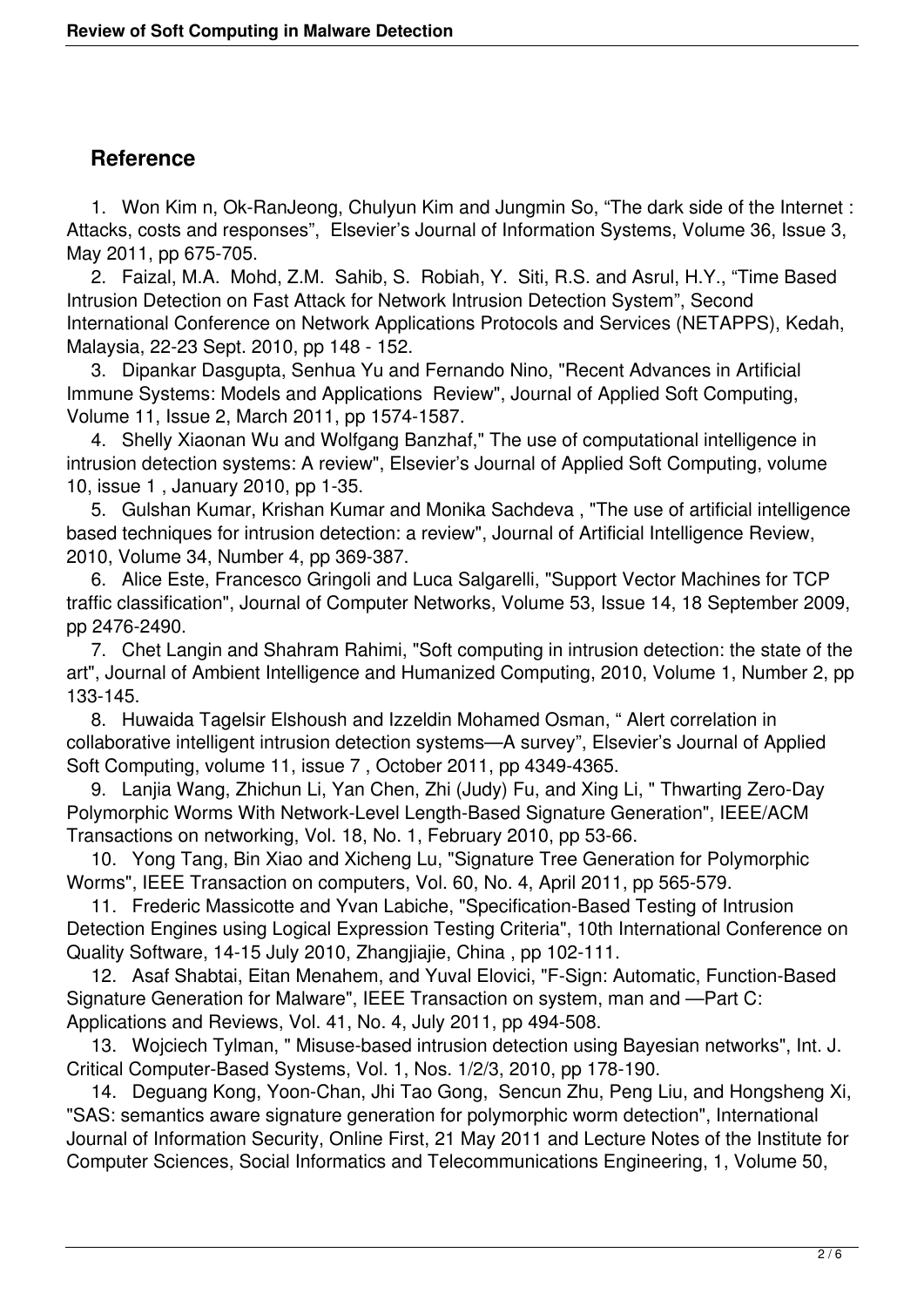Security and Privacy in Communication Networks, Part 1, pp 1-19.

 15. Inho Kang and Myong K.," JeongA differentiated one-class classification method with applications to intrusion detection", Expert Systems with Applications, In Press, Uncorrected Proof, Available online 6 July 2011, No. of pp 7.

 16. Natalia Stakhanova, Samik Basu and Johnny Wong, "On the symbiosis of specification-based and anomaly-based detection", Elsevier's journal of Computers & Security, Volume 29, Issue 2, March 2010, pp 253-268.

 17. Xin Xu, "Sequential anomaly detection based on temporal-difference learning: Principles, models and case studies", Elsevier's Journal of Applied Soft Computing, Volume 10, Issue 3, June 2010, pp 859-867.

 18. Francesco Palmieri and Ugo Fiore, "Network anomaly detection through nonlinear analysis ", Elsevier's Journal of Computers & Security, Volume 29, Issue 7, October 2010, pp 737-755.

 19. Yi Xie and Shun-Zheng Yu, "A Large-Scale Hidden Semi-Markov Model for Anomaly Detection on User Browsing Behaviors", IEEE/ACM Transaction on networking, Vol. 17, No. 1, February 2009, pp 54-65.

 20. Ioannis Ch. Paschalidis and Georgios Smaragdakis, "Spatio-Temporal Network Anomaly Detection by Assessing Deviations of Empirical Measures", IEEE/ACM Transaction on networking, Vol. 17, No. 3, June 2009, pp 685-697.

 21. Johannes Kinder, Stefan Katzenbeisser, Christian Schallhart, and Helmut Veith, "Proactive Detection of Computer Worms Using Model Checking", IEEE Transaction on dependable and secure computing, Vol. 7, No. 4, October-December 2010, pp 424-438.

 22. Nan Zhang, Wei Yu, Xinwen Fu, and Sajal K. Das, "Maintaining Defender's Reputation in Anomaly Detection Against Insider Attacks", IEEE Transaction on system, man and cybernetics—Part B: Cybernetics, Vol. 40, NO. 3, June 2010, pp 597-611.

 23. Satnam Singh, Haiying Tu, William Donat, Krishna Pattipati and Peter Willett, "Anomaly Detection via Feature-Aided Tracking and Hidden Markov Models", IEEE Transactions on system, man and cybernetics—Part A: System and humans, VOL. 39, NO. 1, January 2009, pp 144-159.

 24. Andreas Kind, Marc Ph. Stoecklin, and Xenofontas Dimitropoulos, "Histogram-Based Traffic Anomaly Detection" IEEE Transaction on network service management, Vol. 6, No. 2, June 2009, pp 110-121.

 25. Vasilis A. Sotiris, Peter W. Tse, and Michael G. Pecht, "Anomaly Detection Through a Bayesian Support Vector Machine", IEEE Transaction on reliability, Vol. 59, No. 2, June 2010, pp 277-286.

 26. Gautam Thatte, Urbashi Mitra, and John Heidemann, "Parametric Methods for Anomaly Detection in Aggregate Traffic" IEEE/ACM Transaction on networking, Vol. 19, No. 2, April 2011 pp 512-525.

 27. Chi-Yuan Chen, Kai-Di Chang, and Han-Chieh Chao, "Transaction-Pattern-Based Anomaly Detection Algorithm for IP Multimedia Subsystem" IEEE Transactions on information forensics and security, Vol. 6, No. 1, Msrch 2011, pp 152-161.

 28. Fu-Hau Hsu, Chang-Kuo Tso, Yi-Chun Yeh, Wei-Jen Wang, and Li-Han Chen, "BrowserGuard: A Behavior-Based Solution to Drive-by-Download Attacks" IEEE Journal on selected areas in communications, Vol. 29, No. 7, August 2011, pp 1461-1468.

 29. P. Garcıa-Teodoro, J. Dıaz-Verdejo, G. Macia-Fernandez, and E. Vazquez, "Anomaly-based network intrusion detection: Techniques, systems and challenges" Elsevier's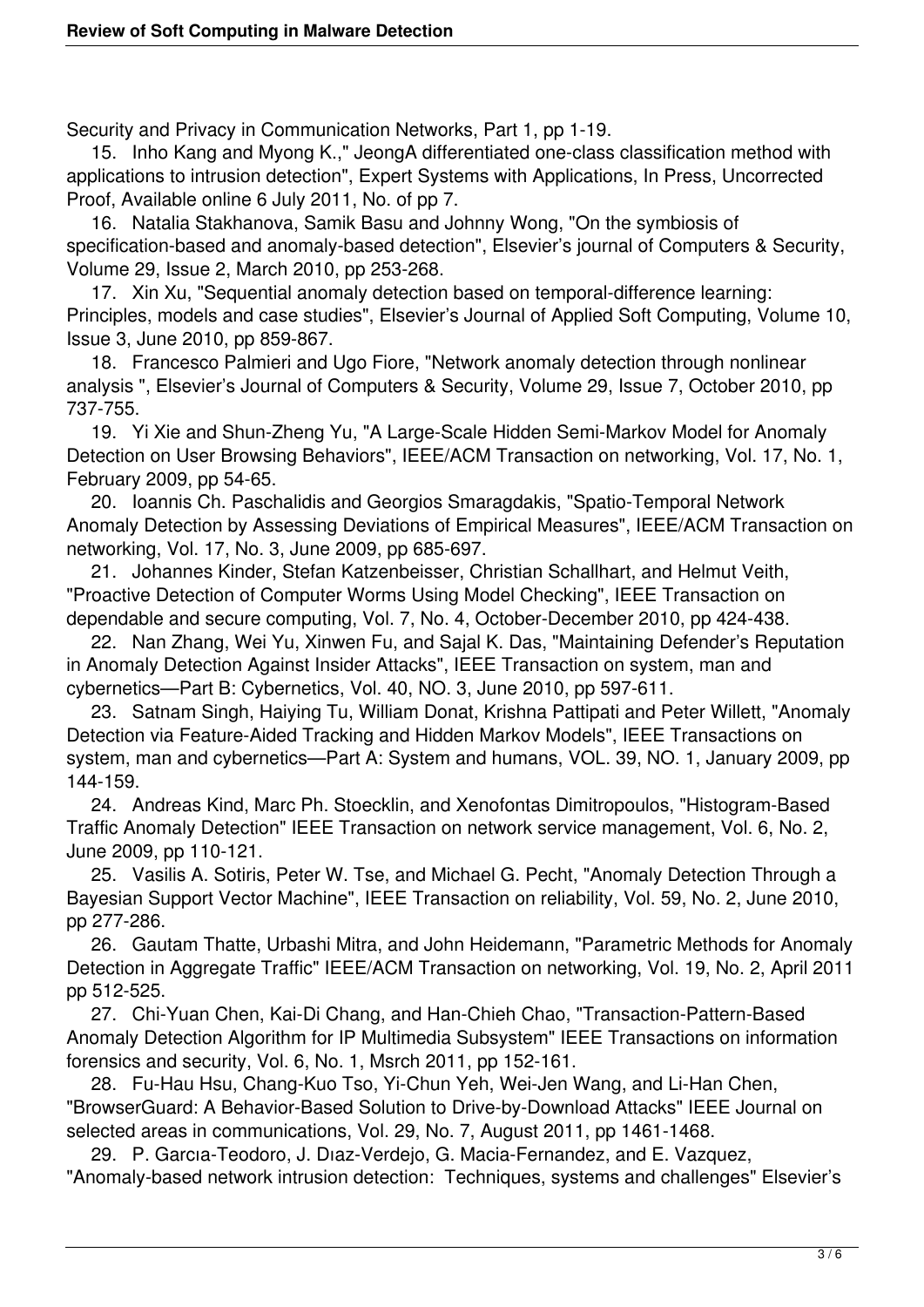journal of Computers & Security, Volume 28, Issues 1-2, February-March 2009, pp 18-28. 30. Prasanta Gogoi, B Borah and D K Bhattacharyya, "Anomaly Detection Analysis of

Intrusion Data using Supervised & Unsupervised Approach",Journal of Convergence Information Technology Volume 5, Number 1, February 2010, pp 95-110.

 31. Dai Geng and Thmohiro Odaka, Jousuke Kuroiwa and Hisakazu Ogura, "An N-Gram and STF-IDF model for masquerade detection in a UNIX environment", Journal in Computer Virology, 2011, Volume 7, Number 2, pp 133-142.

 32. Chunfu Jia and Feng Yang, "An intrusion detection method based on hierarchical hidden Markov models", Wuhan University Journal of Natural Sciences, 2007, Volume 12, Number 1, pp 135-138.

 33. Davide Ariu, Roberto Tronci and Giorgio Giacinto, " HMMPayl: An intrusion detection system based on Hidden Markov Models", Elsevier's Journal of Computers & Security, Volume 30, Issue 4, June 2011, pp 221-241.

 34. Wael Khreich, Eric Granger, Ali Miri, and Robert Sabourin, "Adaptive ROC-based ensembles of HMMs applied to anomaly detection", Elsevier's journal of Pattern Recognition, Volume 45, Issue 1, January 2012, pp 208-230.

 35. Federico Maggi, Matteo Matteucci and Stefano Zanero, " Reducing false positives in anomaly detectors through fuzzy alert aggregation", Elsevier's journal of Information Fusion, Volume 10, Issue 4, October 2009, pp 300-311.

 36. Gang Wang, Jinxing Hao, Jian Ma and Lihua Huang, " A new approach to intrusion detection using Artificial Neural Networks and fuzzy clustering", Elsevier's journal of Expert Systems with Applications, Volume 37, Issue 9, September 2010, pp 6225-6232.

 37. Xuxian Jiang and Xingquan Zhu, " vEye: behavioral footprinting for self-propagating worm detection and profiling", Journal of Knowledge and Information Systems, 2009, Volume 18, Number 2, pp 231-262.

 38. Gulshan Kumar, Krishan Kumar and Monika Sachdeva, " The use of artificial intelligence based techniques for intrusion detection: a review", Journal of Artificial Intelligence Review, 2010, Volume 34, Number 4, pp 369-387.

 39. Siva S. Sivatha Sindhu, S. Geetha and A. Kannan, " Decision tree based light weight intrusion detection using a wrapper approach", Journal of Expert Systems with Applications, In Press, Corrected Proof, Available online 12 July 2011. No. of pp 13.

 40. Chih-Fong Tsai and Chia-Ying Lin, " A triangle area based nearest neighbors approach to intrusion detection", Elsevier's Journal of Pattern Recognition, Volume 43, Issue 1, January 2010, pp 222-229.

 41. Ming-Yang Su, " Using clustering to improve the KNN-based classifiers for online anomaly network traffic identification", Journal of Network and Computer Applications, Volume 34, Issue 2, March 2011, pp 722-730.

 42. Ming-Yang Su, "Real-time anomaly detection systems for Denial-of-Service attacks by weighted k-nearest-neighbor classifiers", Elsevier's Journal of Expert Systems with Applications, Volume 38, Issue 4, April 2011, pp 3492-3498 .

 43. Seyed Hossein Ahmadinejad, Saeed Jalili and Mahdi Abadi, "A hybrid model for correlating alerts of known and unknown attack scenarios and updating attack graphs" Elsevier's journal of Computer Networks, Volume 55, Issue 9, 23 June 2011, pp 2221-2240.

 44. Bharanidharan Shanmugam and Norbik Bashah Idris, "Improved Intrusion Detection System using Fuzzy Logic for Detecting Anamoly and Misuse type of Attacks", International Conference of Soft Computing and Pattern Recognition, Malacca, Malaysia, December 4-7,